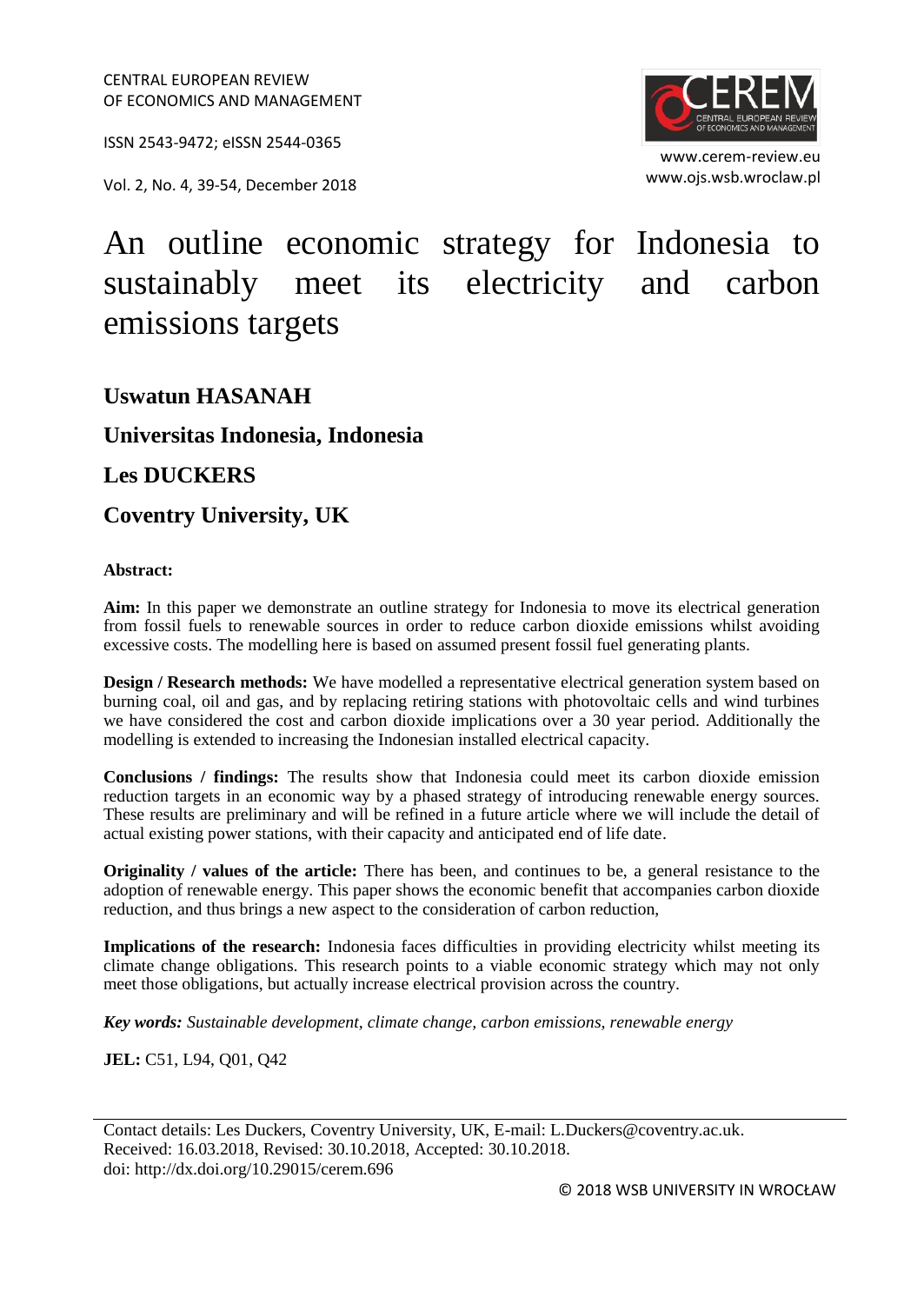#### **1. Introduction**

The current use of conventional energy. Indonesia has a particularly difficult challenge of providing low carbon energy, particularly in the electricity sector, due to its geographical, demographical and socio-economic factors. Reserves of oil and gas, are being rapidly depleted, making Indonesia's energy security weak as she has to import both oil and gas. Because electrical power generation is dominated by coal, gas and oil and takes the substantial portion of the national oil subsidy, a strategy to shift from fossil fuels to renewable energy is necessary. With much lower green-house gas emissions, renewable energy sources will also help Indonesia to fulfil its carbon emission reduction target.

Having a population of around 264 million in 2017 spread across 17,500 islands has placed Indonesia as the 4th most populous in the world. In addition, according to the United Nations Convention on the Law of the Sea (UNCLOS) meeting on August 2017, this archipelagic country is the 7th largest country by sea and land area.

The rapidly growing oil demand coupled with the continued decrease of oil production has placed Indonesia as net oil importer country since 2004. The falling oil production might be caused by the limited investment in new oil exploration and the lack of rejuvenation of existing oil sites. Although a founding member of OPEC, the geopolitical factors and the fluctuating world oil situation forced Indonesia to make a strategic decision to suspend its OPEC membership in January 2009 (see Figure 1). However, Indonesia re-joined OPEC in 2014 although still been bearing the status of a net oil importer (BP Statistical Review of World Energy 2015).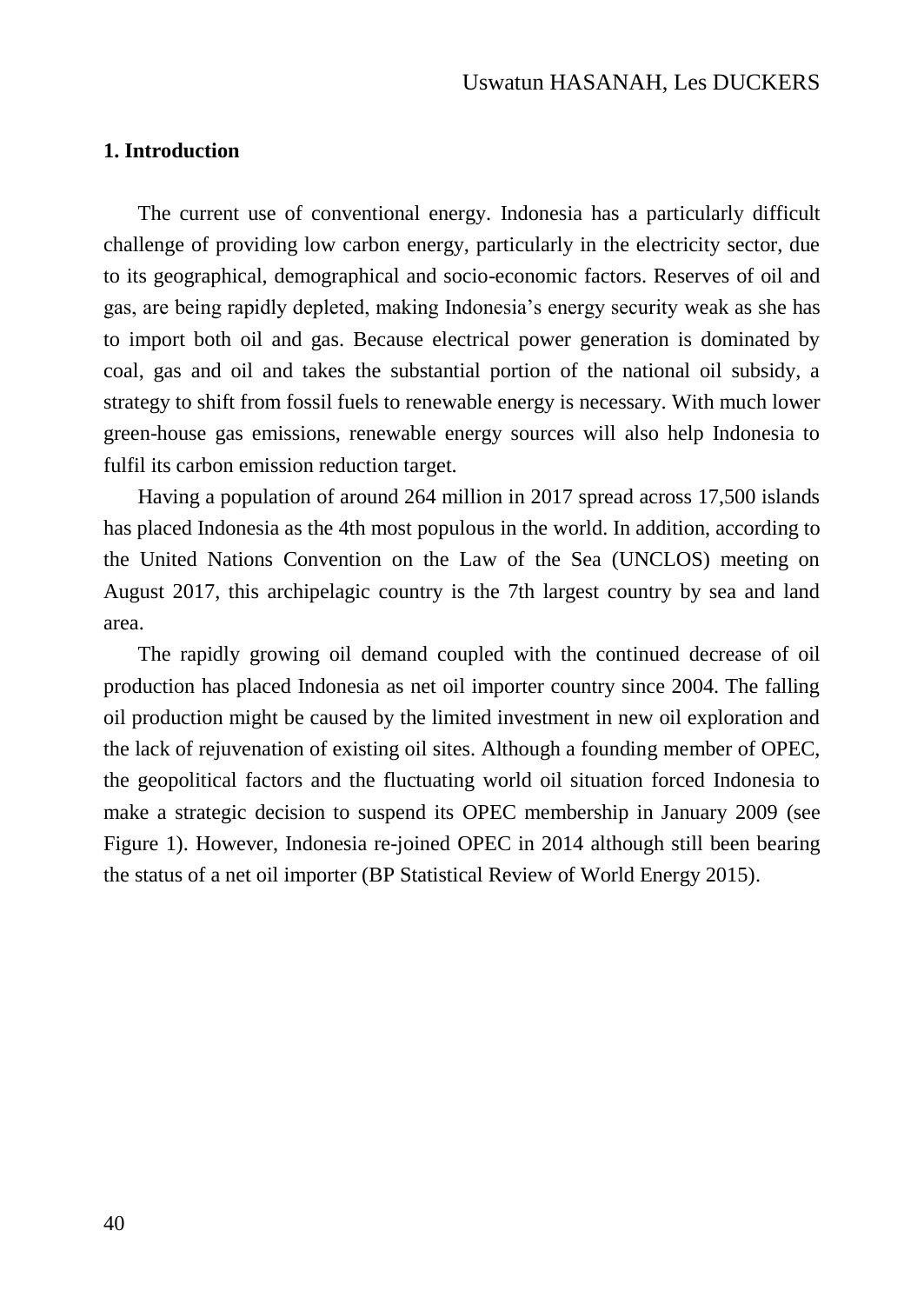

Less than a year after re-joining OPEC, Indonesia reconsidered its membership in OPEC due to the internal pressure to limit oil production for OPEC members. In this case, Indonesia would cut the oil production by 5,000 barrels per day (bpd) instead of 37,000 bpd required by OPEC. This disagreement forced Indonesia to leave OPEC for the second time. In regards to oil exports, the gradual decrease in oil rents<sup>1</sup> and exports can be seen in Figure 2.

Besides being a net oil importer, Indonesia could follow a similar story for liquefied natural gas (LNG), becoming a net LNG importer in the next ten years or less. At this time, Indonesia is still a net LNG exporter and ranks  $5<sup>th</sup>$  highest in the world for LNG exports with 16.6 million tons/year and a market share of 6.4% (IHS Market, IGU 2017). Nonetheless, Indonesia is projected to be net LNG importer by 2022. In regards to net importer/exporter status, Figure 3 and Figure 4 shows the Indonesian position in ASEAN and in the World. The projections show Indonesia becoming more dependent on oil and gas imports and thus more vulnerable to World prices.

 $\overline{a}$ 

<sup>&</sup>lt;sup>1</sup> By definition, oil rents reflect the difference between the world price of oil production and total costs of production. Each country in Asia has diverse oil rents value as % of its GDP. It is estimated based on sources and methods described in "The Changing Wealth of Nations: Measuring Sustainable Development in the New Millennium" (World Bank 2011).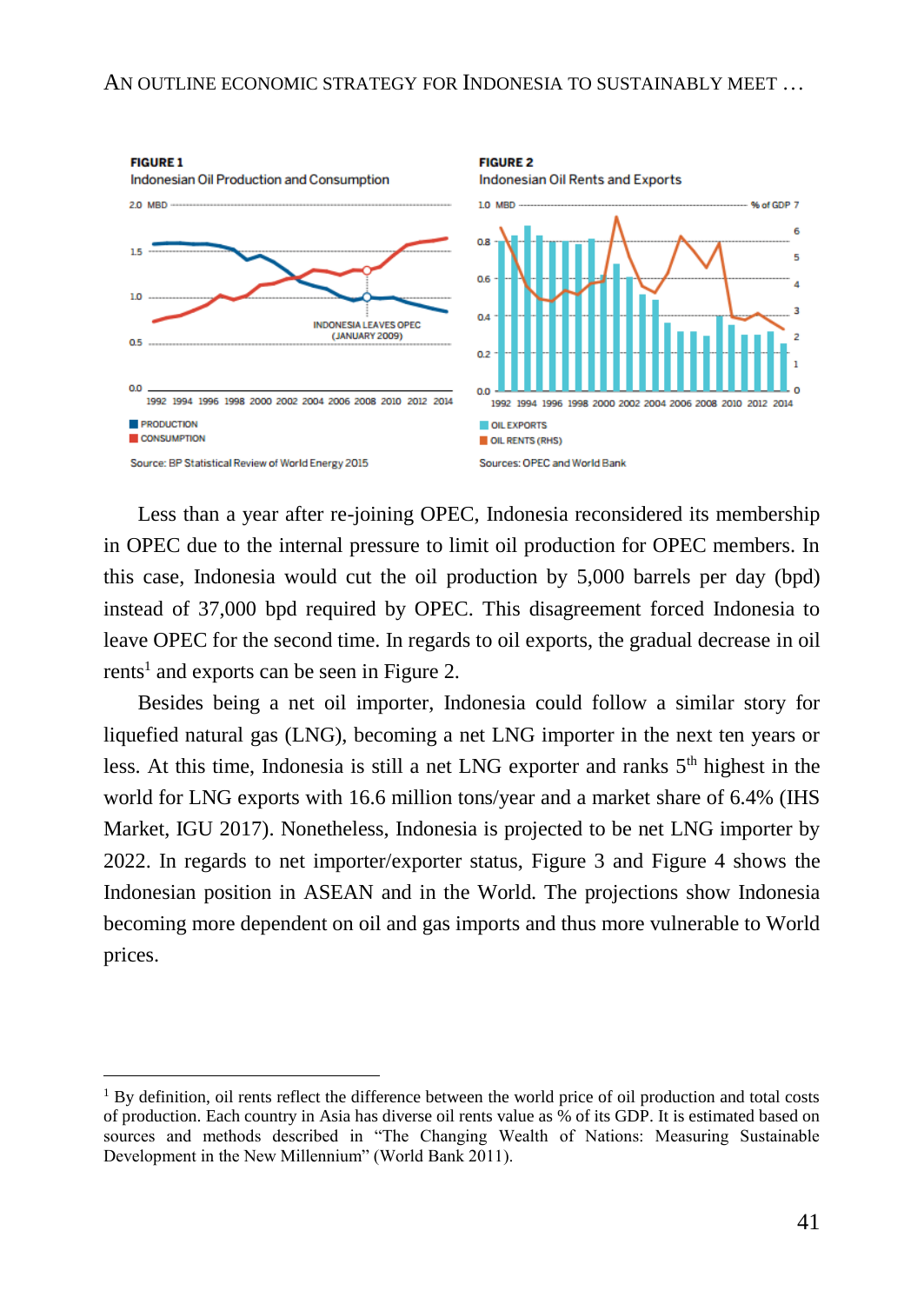

Source: Authors' own elaboration based on WEO (2013).





Source: Authors' own elaboration based on WEO (2013).

In regards to coal, Indonesia is the  $5<sup>th</sup>$  highest rank in the World, after China, USA, Australia and India, with an annual production of 255.7 million tons oil equivalent (MTOE) (BP Statistics 2017). Since Indonesia has targeted greenhouse

 $\overline{a}$ 

<sup>&</sup>lt;sup>2</sup> Import shares for each fuel are calculated as net imports divided by primary demand while export shares is net exports divided by production. A negative number indicates net exports. Southeast Asia covers ASEAN region, includes Indonesia.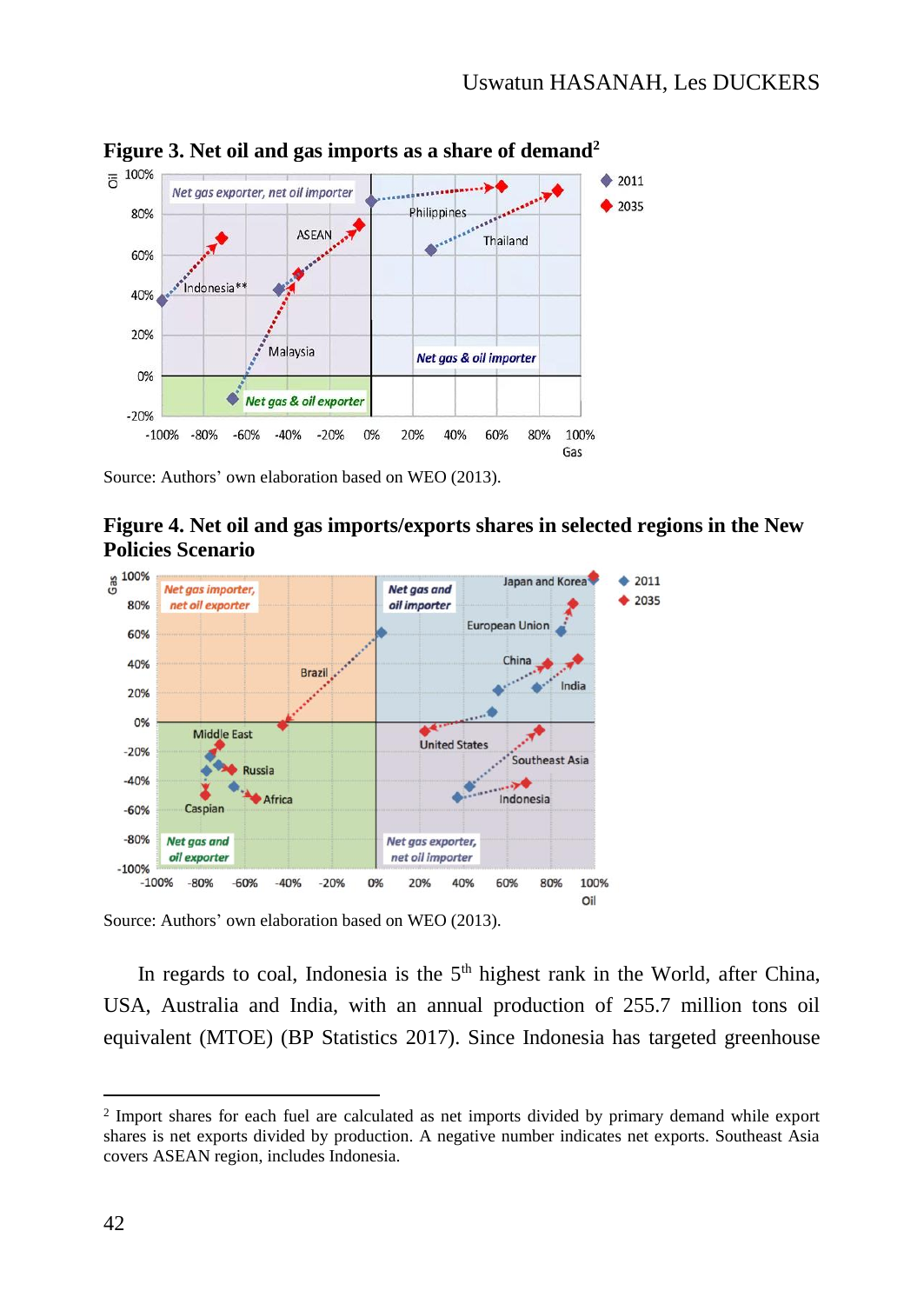gas emission reduction, up to now, using coal as a source of electricity generation has been highly contentious. On one hand, using coal as power generation is considered more practical because Indonesia has abundant coal coupled with low production costs. It is argued that coal in Indonesia is relatively "clean" because it is has a low  $(0.1 \text{ to } 1 \%)$  sulphur content and is processed using clean coal technologies. The development of coalbed methane (CBM) reservoirs at the upstream side has attracted many players recently. In addition, though renewable energy resources have been promoted to help meet emission reduction targets, there is no clear indication for the significant reduction of coal utilization in the foreseeable future. Moreover, global markets still demand a substantial amount of coal which Indonesia exports at around 70-80 % of its coal production. Indonesian coal commands a relatively high price. In regards to mid-long term national energy planning, according to the Ministry of Energy and Mineral Resources (2016) coal will contribute about 30% to the energy mix in 2025; 6% higher than in 2011. This is in contradiction with Indonesia ratifying the Paris Agreement on carbon emission reduction at the substantial level of 29% by 2030.

*The commitment to climate change reduction (COP21).* The Paris Accord (COP21) gained support from around 197 countries in December 2015, and these countries have ratified their commitment to the Accord and will act to restrict the increase in average surface temperature of the World to 1.5C. This is regarded as a vital target as it is a tipping point beyond which we may not be able to stabilize the World climate. Notably, US President Trump has withdrawn the US from COP21. The commitment to reduce carbon emission about 29 % by 2030 has forced Indonesia to plan for the deployment of low carbon energy. The increase of coal in Indonesia's energy mix 2025 is therefore a paradoxical policy, with unclear strategies in each Ministry and among Ministeries to achieve the emission reduction target.

*Electricity provision.* Indonesia has strived for more sustainable and environmentally benign energy in recent years. The commitment can be seen in Indonesia's energy mix 2025 in comparison with 2011. By setting the substantial increase in the renewable energy share to 26 % by 2025 in contrast with 6% in 2011, the government has demanded a substantial growth in renewable energy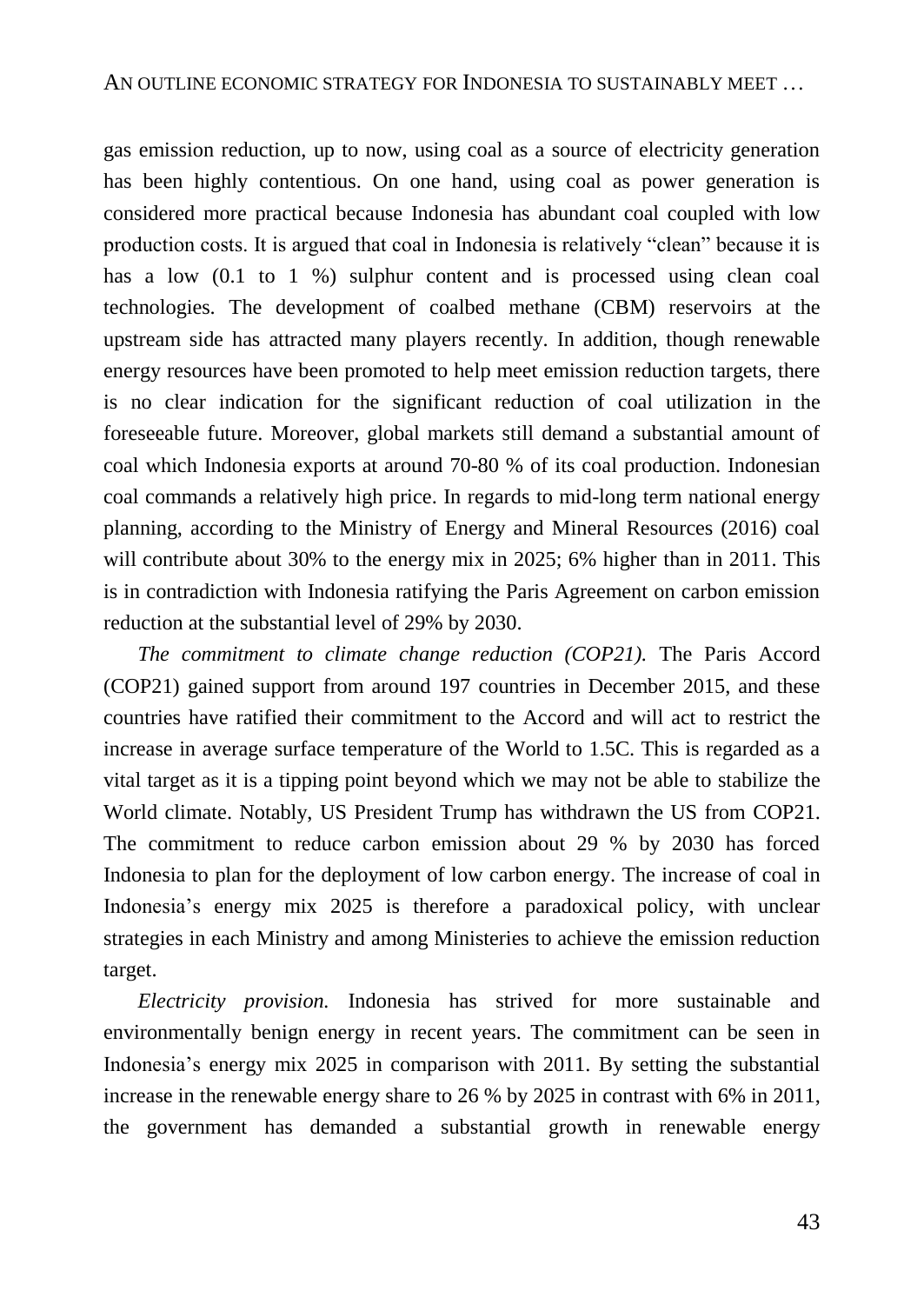deployment. Unfortunately, the acceleration for renewable energy deployment, particularly electricity generation, is not as fast as the "written" plan. The growing pressure over the use of clean energy has pushed Indonesia to reduce its power generation from coal, according to Ministry of Energy and Mineral Resources,

The current picture of electricity (Cornot-Gandolphe 2017): About 89% of electricity is provided by fossil fuels and the rest from hydro and geothermal. In 2010 only 68% of the population had access to electricity, by 2014 this number had risen to 84%. This means that people living on many of the islands still have no access to electricity. Meanwhile, the growth in demand (at 7.1% per year since 2010) for electricity continues to strain the existing network. Power capacity has doubled in the past decade from 27GW to 55.5GW at the end of 2015. Coal is the largest contributor at 56%, and possibly growing, whereas the government's policy to phase out the use of oil has seen a reduction in the consumption of diesel.

In this paper we demonstrate an outline strategy for Indonesia to move its electrical generation from fossil fuels to renewable sources in order to reduce carbon dioxide emissions whilst avoiding excessive costs. The modelling here is based on assumed present fossil fuel generating plants.

## **2. Options for replacing fossil fuels**

This paper examines the options for both replacing and augmenting Indonesia's existing power stations. We look at the economics of operating each power plant to its end of life and then replacing its capacity with a renewable low carbon power plant selected from PV, wind, biomass, wave or hydro.

*Nuclear.* Nuclear and renewable energy technologies are "low carbon" energy sources which release much less carbon dioxide per kWh than fossil fuels. However, nuclear sources are potentially dangerous because of the radioactivity associated with their operation, decommissioning and waste management. Beyond this, the cost of new build nuclear power stations is proving to be much higher than renewable sources. Hinckley Point C in the UK is under construction by a consortium led by EDF (Electricite de France). The UK Government has guaranteed the consortium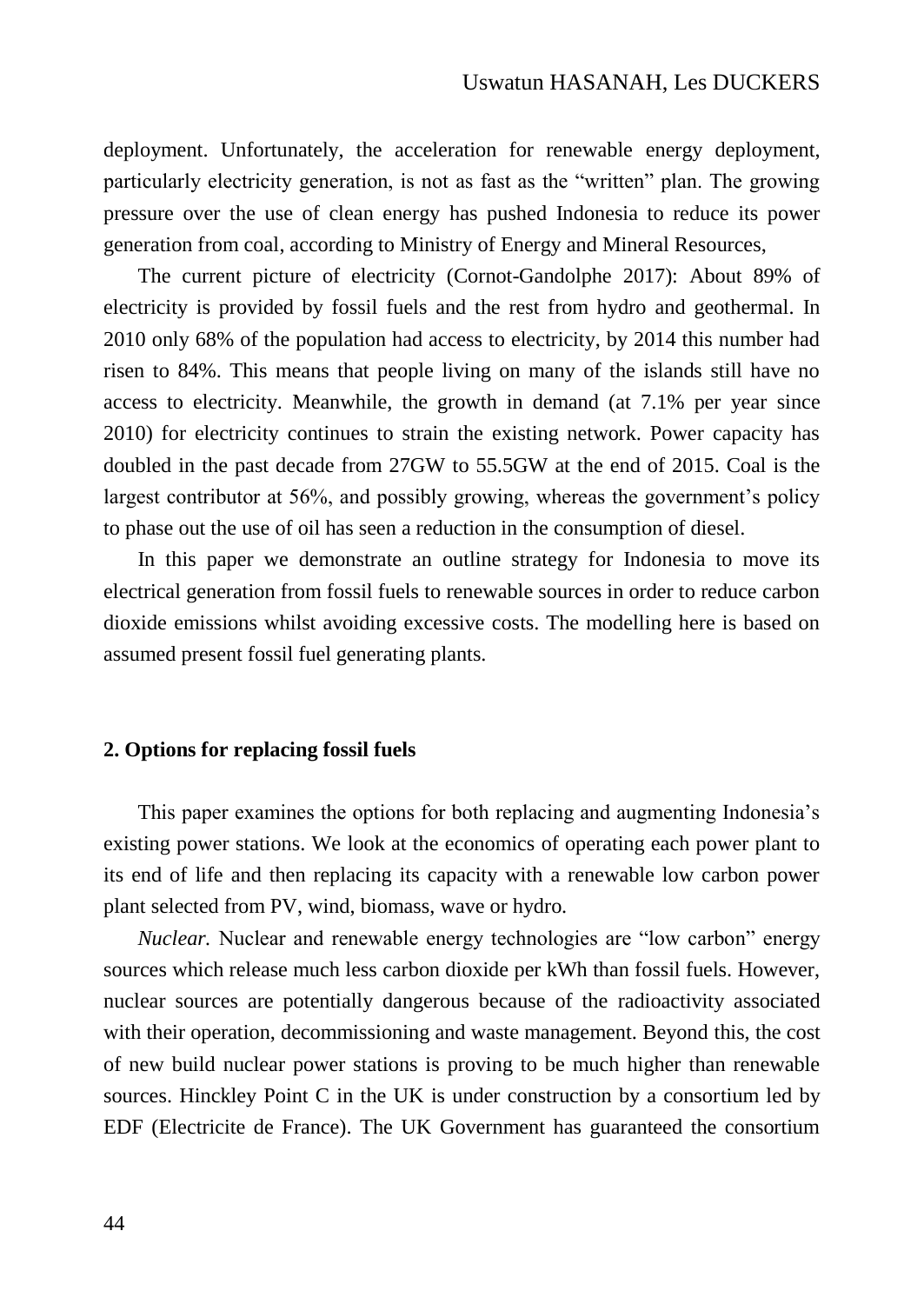£92.5/MWh (US\$120/MWh) for 35 years. This is about twice the current cost of UK electricity, and the predictions about the cost of renewables suggest that by the time that Hinckley Point C is commissioned in 2027 this guarantee will be several times higher than the unit cost of PV or wind generated electricity.

*Photovoltaic.* Photovoltaic (PV) electricity is generated by converting solar energy into Direct Current (dc) electricity. This dc electricity can be stored in batteries and then converted into Alternating Current (ac) electricity by passing it through an inverter. In this case, Indonesia enjoys high solar insolation and so is an ideal candidate for exploiting PV technology. An obvious problem is the lack of output during the night and periods of low sunlight. To some extent the batteries can alleviate this difficulty.

*Wind.* Wind-generated electricity is produced by wind turbines of various sizes. Some wind turbines are small and can cater for a small remote community by generating a few kilo-Watts (kW) of electricity A recent development is extremely large diameter two-bladed rotors mounted on a high tower, which can produce multi Mega-Watts (MW) ac outputs. As with PV, wind turbines offer a good option for Indonesia across its numerous islands, but with the obvious difficulty of the intermittency of wind.

*Others.* Other renewables include tidal, hydro, wave and biomass, but in general geothermal, PV and wind are the most immediately viable technologies for Indonesia, with these others potentially contributing on some islands in the future.

## **3. Economic considerations**

The range of cost of electricity generation from renewable and conventional energy sources can be seen in Table 1. There are some advantages by applying the model of the levelized cost of energy (LCOE) because this model provides us the net present value (NPV) of the (total) costs divided by the amount of energy generated in the whole life cycle of the project. Table 1 is taken from the  $10<sup>th</sup>$  annual review of electricity costs (Lazard 2016), which clearly shows the lowest range of costs are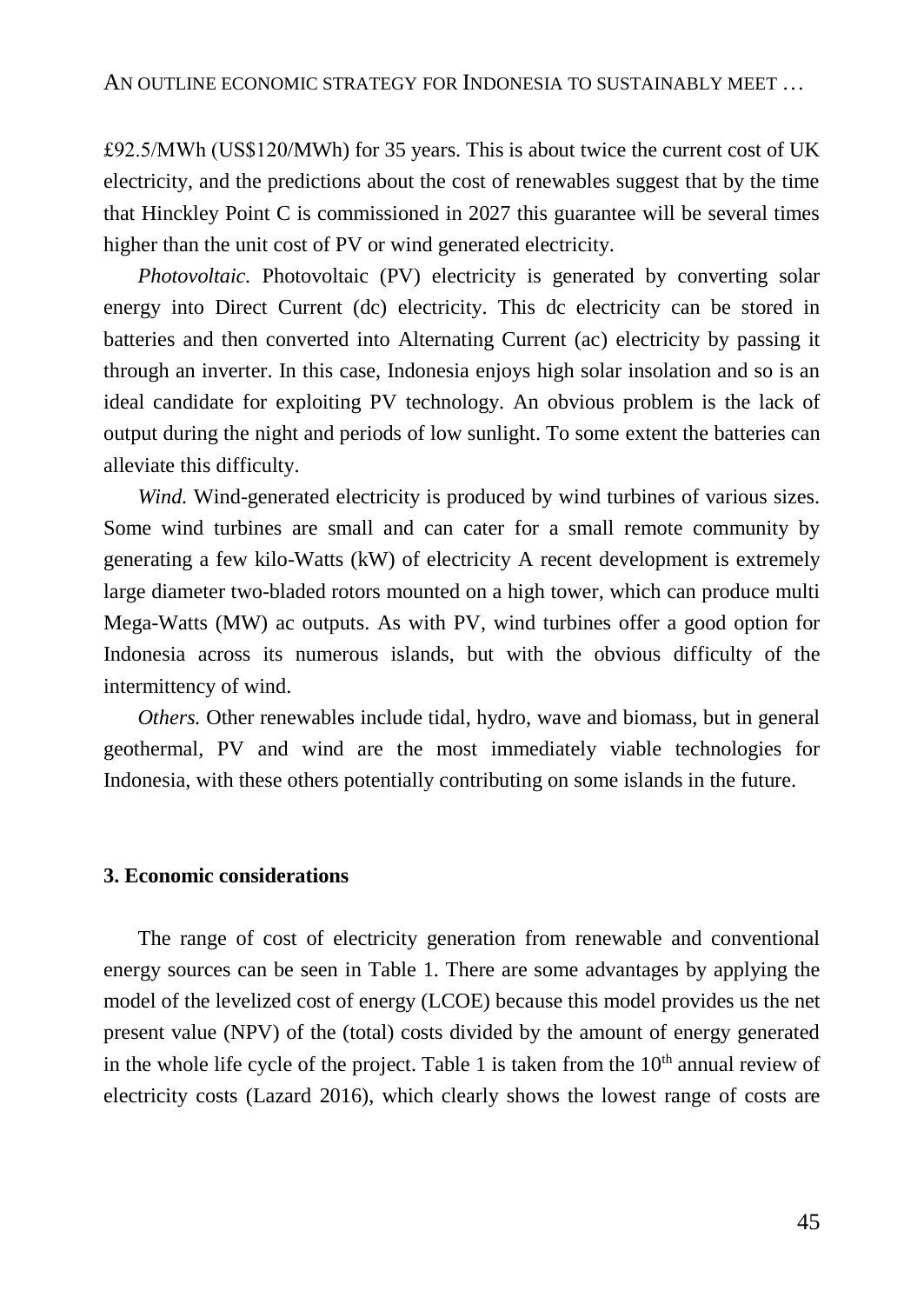available from wind technology. These costs are based on US technology and conditions.

| <b>Renewable Energy</b>             | Cost<br>US\$/MWh |     | $\bullet$ | <b>Conventional</b><br><b>Energy</b> | Cost US\$/MWh |     |
|-------------------------------------|------------------|-----|-----------|--------------------------------------|---------------|-----|
|                                     | Min              | Max |           |                                      | Min           | Max |
| <b>Solar PV residential</b>         | 138              | 222 |           |                                      |               |     |
| Solar PV<br>Rooftop<br>C&I          | 88               | 193 |           | Diesel ICE                           | 212           | 281 |
| PV<br>Solar<br><b>Community</b>     | 78               | 135 |           | <b>Gas ICE</b>                       | 68            | 101 |
| crystalline<br><b>PV</b><br>utility | 49               | 61  |           | <b>Gas Peaking</b>                   | 165           | 217 |
| PV thin film utility                | 46               | 56  |           | <b>Nuclear</b>                       | 97            | 136 |
| <b>Biomass</b>                      | 77               | 110 |           | Coal                                 | 60            | 143 |
| <b>Microturbine</b>                 | 76               | 89  |           | Gas CC                               | 48            | 78  |
| <b>Geothermal</b>                   | 79               | 117 |           |                                      |               |     |
| Wind                                | 32               | 62  |           |                                      |               |     |

**Table 1. Levelized cost of electricity generated from various sources**

Sources: Lazard (2016).

Although PV requires substantial capital costs, resulting in high levelized costs, this source stills looks attractive. Lazard (2016) reports that the costs of PV and wind have been falling for ten years, and can be expected to continue to drop as maturing technologies become more efficient, and as mass production reduces manufacturing costs. Figure 5 shows the reduction in costs for PV falls by 20% for each doubling of installed capacity. However, the intermittency of both solar and wind resources creates problems with the grid, which Lazard states will require the continued employment of some fossil fuel power stations to meet the demand in the absence of PV or wind.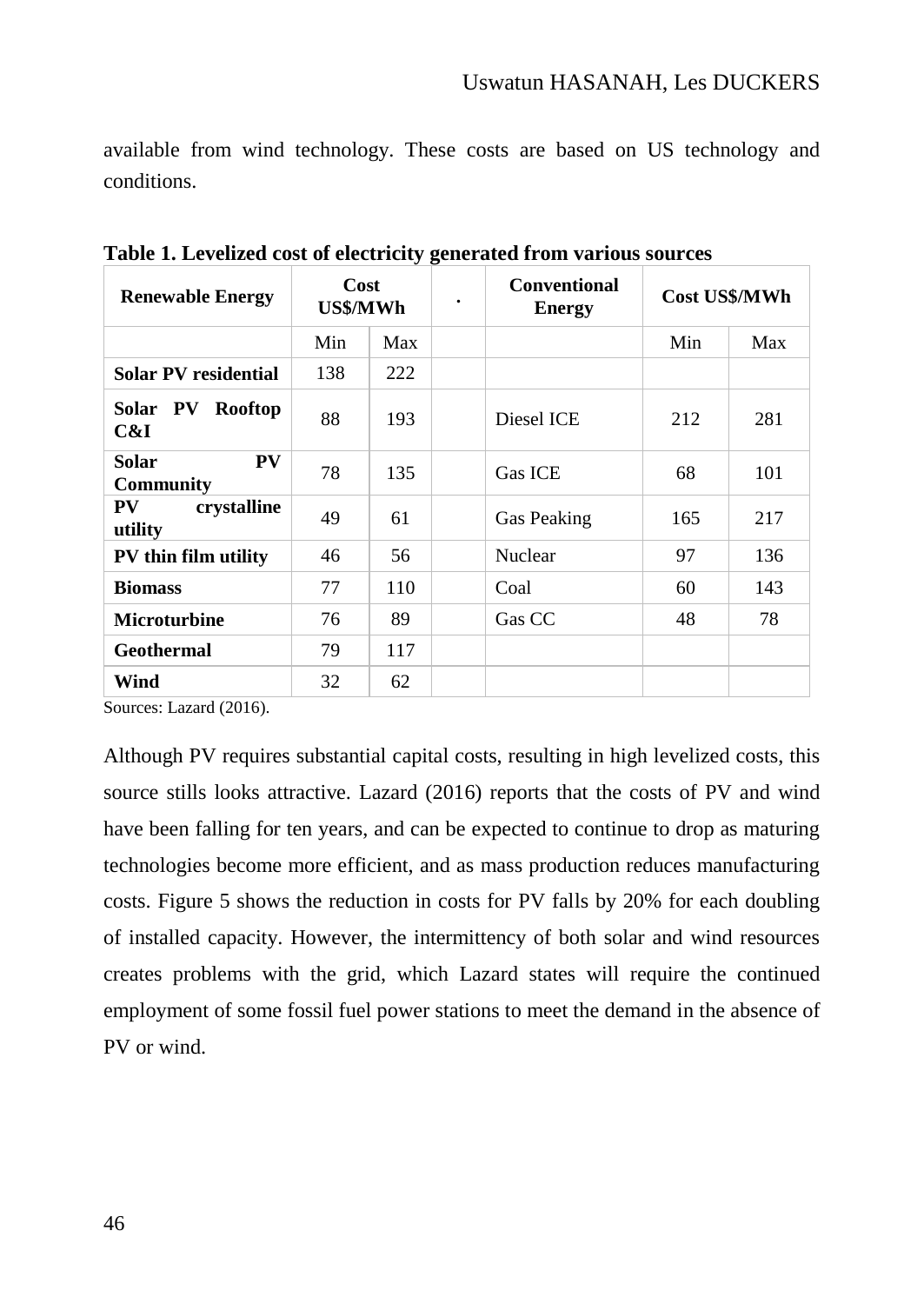

**Figure 5. Historical development of the cost of PV modules**

Source: Authors' own elaboration based on Fraunhofer Institute (2016).

#### **4. Economics of intermittency**

Alternatives to retaining fossil fuel power stations on the grid are to use smart grids to match supply to demand and/or to include energy storage. In fact, energy storage is essential where PV or wind are the energy providers.

**Figure 6. Example of wind speed and associated instantaneous power against time**



Source: Authors' own elaboration.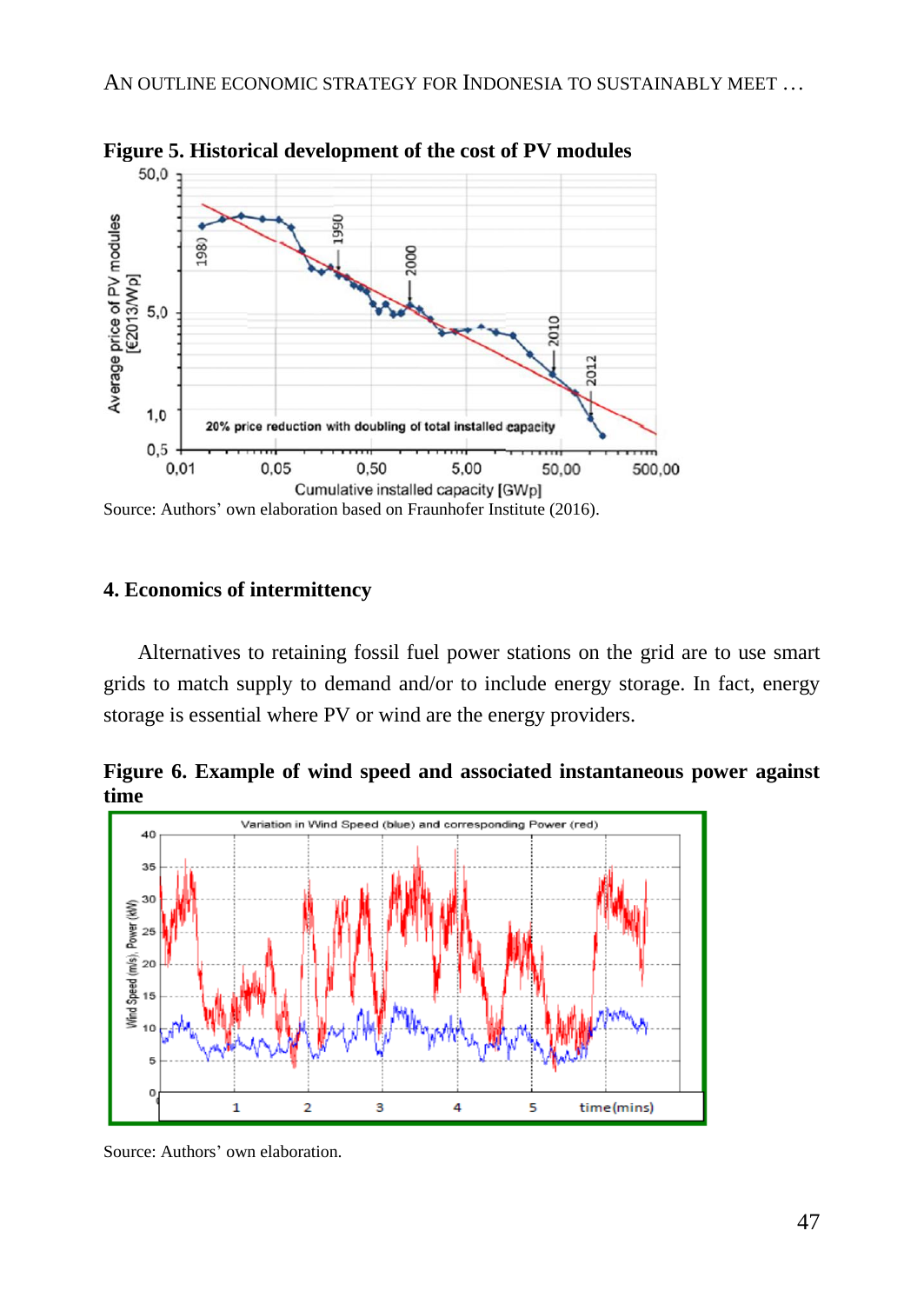To illustrate this, consider Figure 6, where the wind speed varies quite extensively over a period of a few minutes. The output from a wind turbine is related to the cube of wind speed and so the power output varies by a factor of 7:1 during the few minutes of the record. Short term battery storage over minutes can help to smooth this power output. In order to meet the demand over a 24 hours period, longterm battery storage can be used. The energy storage developers in the U.S. installed 336 MWh of storage in 2016, double the amount from the previous year. This means that about 3% of the US daily electricity generated could be stored. By 2022, US energy storage installations are expected to reach 7,300 MWh, capable of storing 65% of the daily electrical generation, and generating annual revenues of \$3.3 billion. The technical value of such storage is that it supports and thus permits reliance on variable inputs from renewables such as wind and PV. Lithium-ion batteries made up 98.4 percent of the U.S. energy storage market in the last quarter of 2016. Lithium-ion battery prices have fallen 73% since 2010, due to improvements in technology and scaling by manufacturers. Battery prices as a whole have declined 40 percent since 2014 (Greene, Barrow 2017). In this paper, though, we have not included additional energy storage beyond that incorporated into PV systems. In the first 15 years of the modelling this is reasonable because we will retain a major contribution from fossil fuels, which provide inherent storage. In a future paper we will model more rapid adoption of renewables and therefore will address the storage question in more detail.

#### **5. Methodology**

In this research, we assume that the present electrical generation in Indonesia comes from gas, coal and oil fueled plants in equal numbers, as this reasonably represents the cost and emissions from the power stations in Indonesia. Further, we assume that due to their different ages that they are due for decommissioning at various dates over the next 30 years. We have taken a typical installed capacity of 800MW for each of these plants to demonstrate the feasibility of a GHG reduction strategy. We will introduce more detail of generating plant capacities, costs,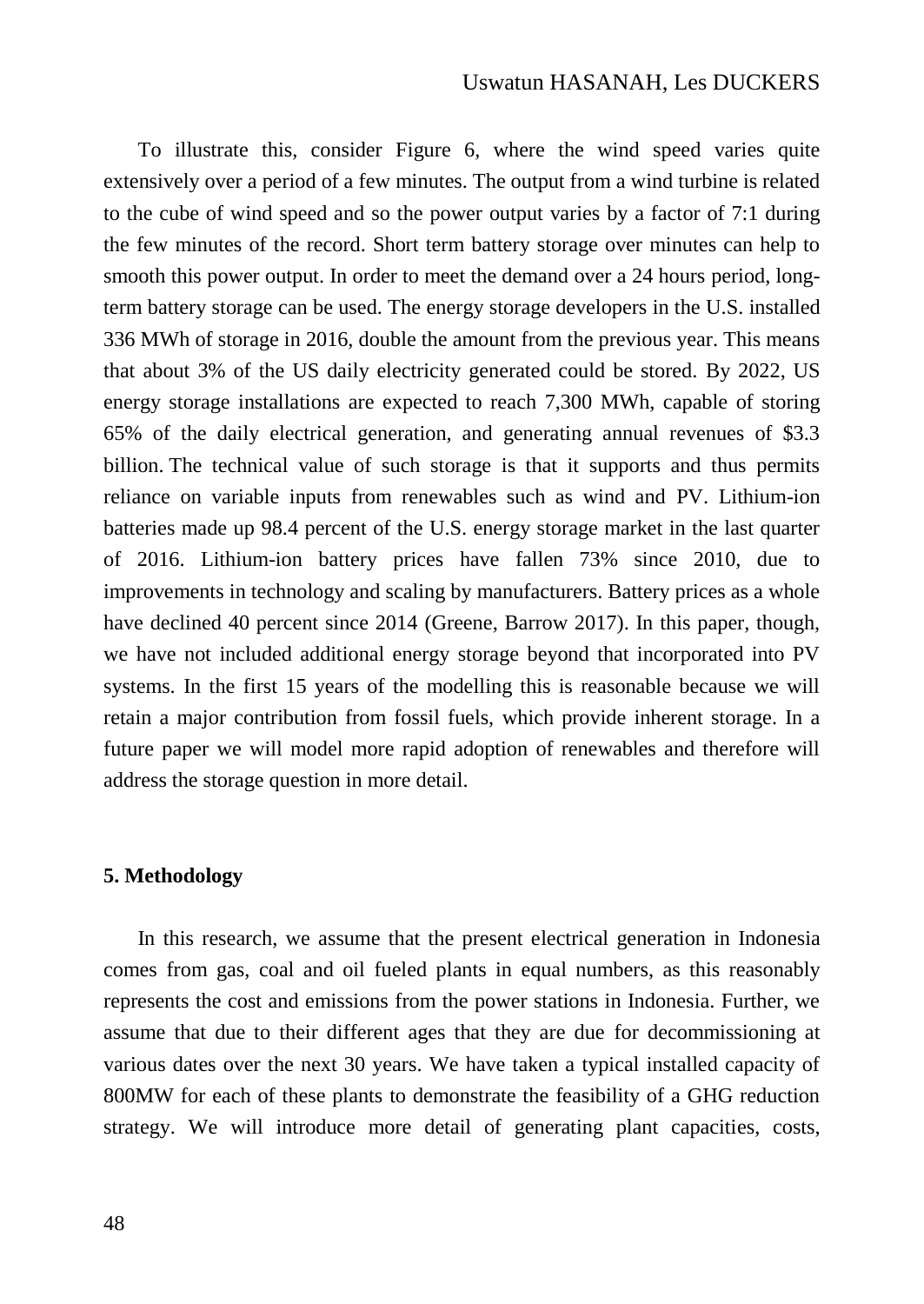emissions and scheduled end of life in subsequent modelling and a future paper. In this modeling we have used the US cost data from Lazard (2016), capacity factor, greenhouse gas emissions, as  $CO<sub>2</sub>$ eq and cost of the energy sources are given in table 2. Note that the low capacity factors for wind and PV reflect the reliance of these sources on the intermittent availability of wind and sun, whereas the other energy sources are limited only by technical aspects of their operations such as repair and maintenance periods, and so have capacity factors close to 1 (or 100%).

**Table 2. Energy source (fossil and renewable), capacity factor, greenhouse gas emissions, and cost**

| <b>Energy Source</b> | capacity factor | $CO2$ eq T/MWh | \$/MWh |  |
|----------------------|-----------------|----------------|--------|--|
| gas                  | 0.9             | 0.4            | 85     |  |
| coal                 | 0.85            |                | 105    |  |
| oil                  | 0.8             | 0.85           | 120    |  |
| PV                   | 0.25            | 0.02           | 55     |  |
| wind                 | 0.3             | 0.02           | 47     |  |
| biomass              | 0.9             | 0.02           | 94     |  |
| hydro                | 0.7             | 0.02           | 83     |  |

Source: Lazard (2016).

## **6. Modelling a strategy for Indonesia**

We suggest a conversion strategy from fossil fuels to renewable over a period of 30 years to 2050. This relies on continuing operation of fossil fuel power stations until each one reaches its scheduled end of life, or earlier if the economics and climate change gas emissions are improved. On the other hand, gradual investment in primarily PV and wind farms replace those decommissioned fossil fuel plants. We present three scenarios.

A) Business as usual (BAU), in which only fossil fuel plants are used into the future, and are replaced by new fossil fuel plants when necessary.

B) Matching decommissioned fossil fuel plants with PV, wind farms, biomass and hydro.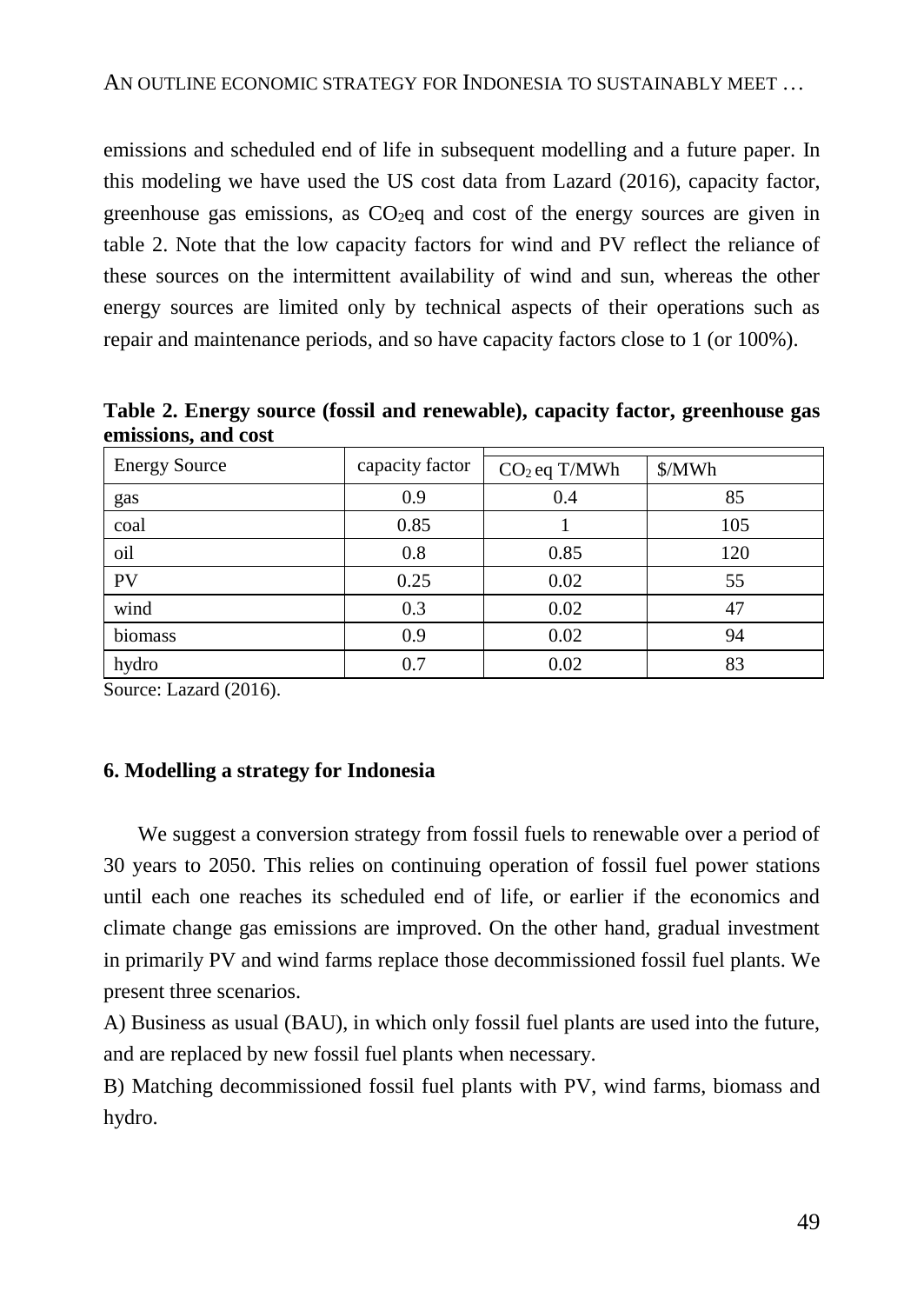C) An expansion of the Indonesian electricity provision by adding more PV and wind than in scenario B.

## *Results*

A) Scenario Business as usual





# **Figure 7. (A) annual output Figure 8. (A) CO<sup>2</sup> emissions**

The BAU scenario shows a constant annual output and CO2 emissions

B) Matching decommissioned fossil fuel plants with PV and wind farms



Source: Authors' own elaboration

By introducing PV and wind to replace obsolete or retired fossil fuel plant the  $CO<sub>2</sub>$ emissions can be reduced to near zero by 2050, whilst the total cost of energy falls by about 30% over the same period.

Source: Authors' own elaboration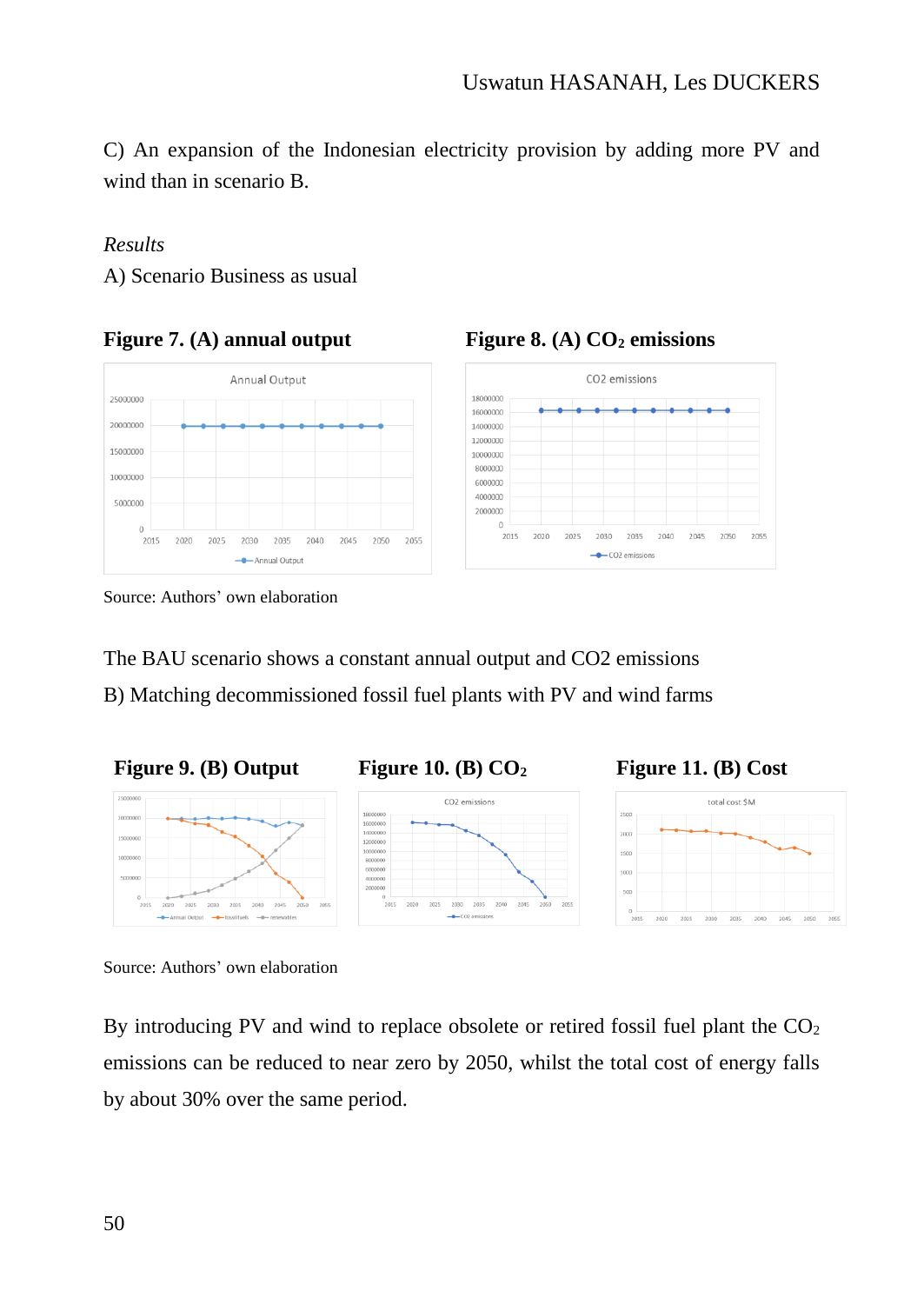C) An expansion of the Indonesian electricity provision



Source: Authors' own elaboration

By more than simply replacing fossil fuel plants with renewable capacity, this scenario shows a 125% increase in electricity capacity and a near zero  $CO<sub>2</sub>$  emission over 30 years period. The total cost increased by only 66%.

The third scenario could be made more representative by including the falling cost of renewables. For example, there is evidence that PV costs drop by 20% each time the installed capacity doubles. Thus, the average electricity cost will approximately half by 2050. Figure 15 shows scenario C) as calculated above and with the cost of PV reducing due to improved performance efficiency and production efficiency.



**Figure 15. The average cost of electricity in scenario (C)**

Source: Authors' own elaboration Note: The lower curve assumes a falling PV cost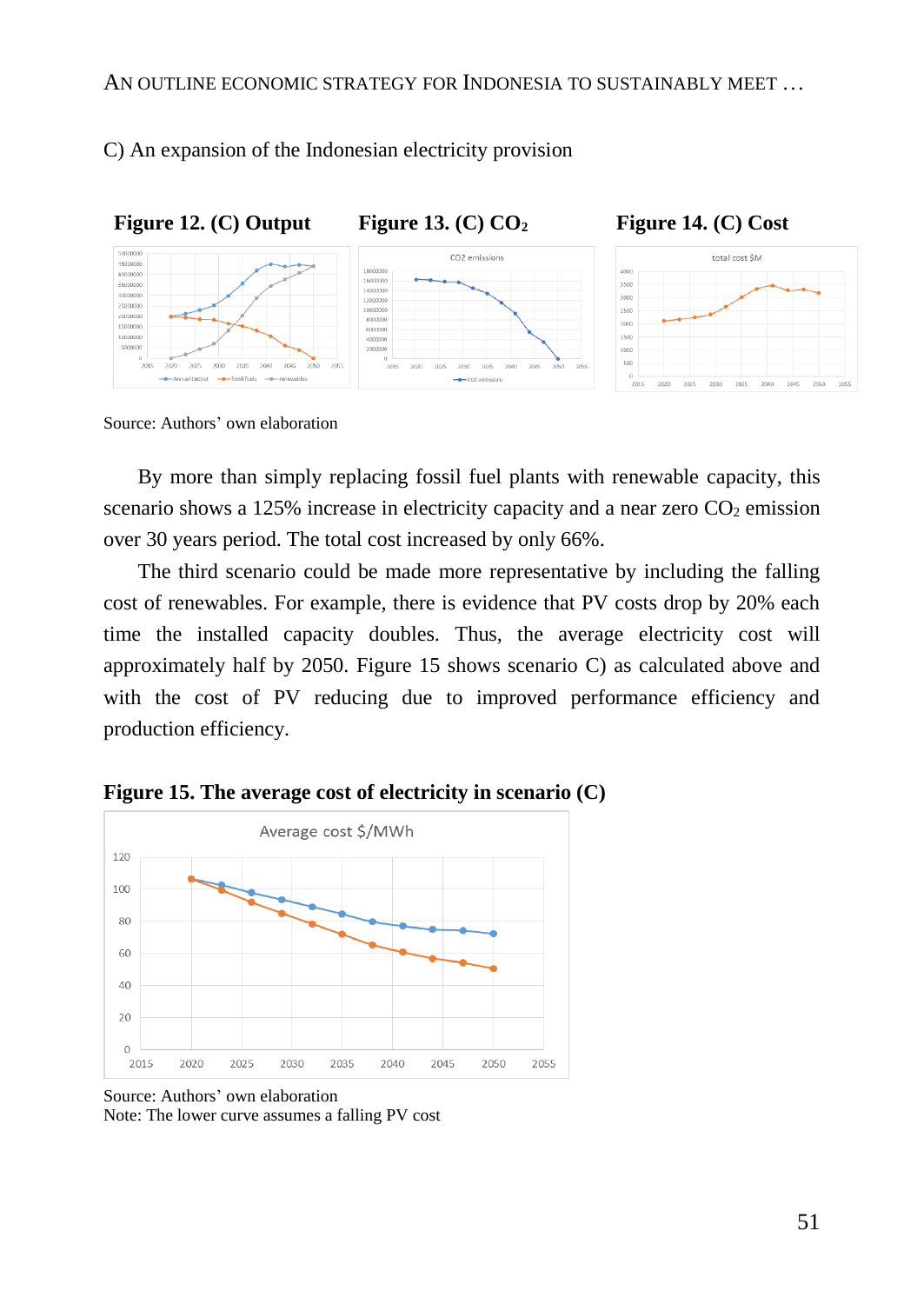We have not made any provision here for the cost of storage to smooth out the delivered electricity over short periods or to match output to demand. It is conceivable that individual houses fit PV panels, or have wind turbines, or have storage batteries, whilst being connected to the grid. On the other hand, renewables are extremely suitable for dispersed deployment. A community could install its own small grid together with storage. Thus, providing electricity on previously unconnected islands would not require extension of the national grid.

## **7. Conclusion**

Indonesia can meet its commitment to COP21 by adopting a strategy of gradually replacing its fossil fuel generating power plants with PV and wind farms. This modeling suggests that the total annual cost of electricity provision will be reduced. On the other hand, by spending 66% more, the expansion scenario suggests that the electricity capacity would be increased by 125%.

#### **References**

Arshad A. (2016), Indonesia's Parliament ratifies Paris Agreement on Climate Change, The Straits Times, [http://www.straitstimes.com/asia/se-asia/indonesias-parliament-ratifies-paris](http://www.straitstimes.com/asia/se-asia/indonesias-parliament-ratifies-paris-agreement-on-climate-change)[agreement-on-climate-change](http://www.straitstimes.com/asia/se-asia/indonesias-parliament-ratifies-paris-agreement-on-climate-change) [15.08.2017].

BP Statistical Review of World Energy 2015 (2015), https://www.bp.com/content/dam/bpcountry/es\_es/spain/documents/downloads/PDF/bp-statistical-review-of-world-energy-2015 full-report.pdf.

Chevron (2017), The world depends on natural gas, World LNG Report 2017 edition, International Gas Union (IGU), [https://www.igu.org/sites/default/files/103419-](https://www.igu.org/sites/default/files/103419-World_IGU_Report_no%20crops.pdf) World IGU Report no%20crops.pdf [15.08.2017].

Cornot-Gandolphe S (2017), Indonesia's electricity demand and the coal sector. Export or meet domestic demand?, The Oxford Institute for Energy Studies OIES paper CL5, [https://www.oxfordenergy.org/wpcms/wp-content/uploads/2017/03/Indonesias-Electricity-](https://www.oxfordenergy.org/wpcms/wp-content/uploads/2017/03/Indonesias-Electricity-Demand-and-the-Coal-Sector-Export-or-meet-domestic-demand-CL-5.pdf)[Demand-and-the-Coal-Sector-Export-or-meet-domestic-demand-CL-5.pdf](https://www.oxfordenergy.org/wpcms/wp-content/uploads/2017/03/Indonesias-Electricity-Demand-and-the-Coal-Sector-Export-or-meet-domestic-demand-CL-5.pdf) [07.12.2018].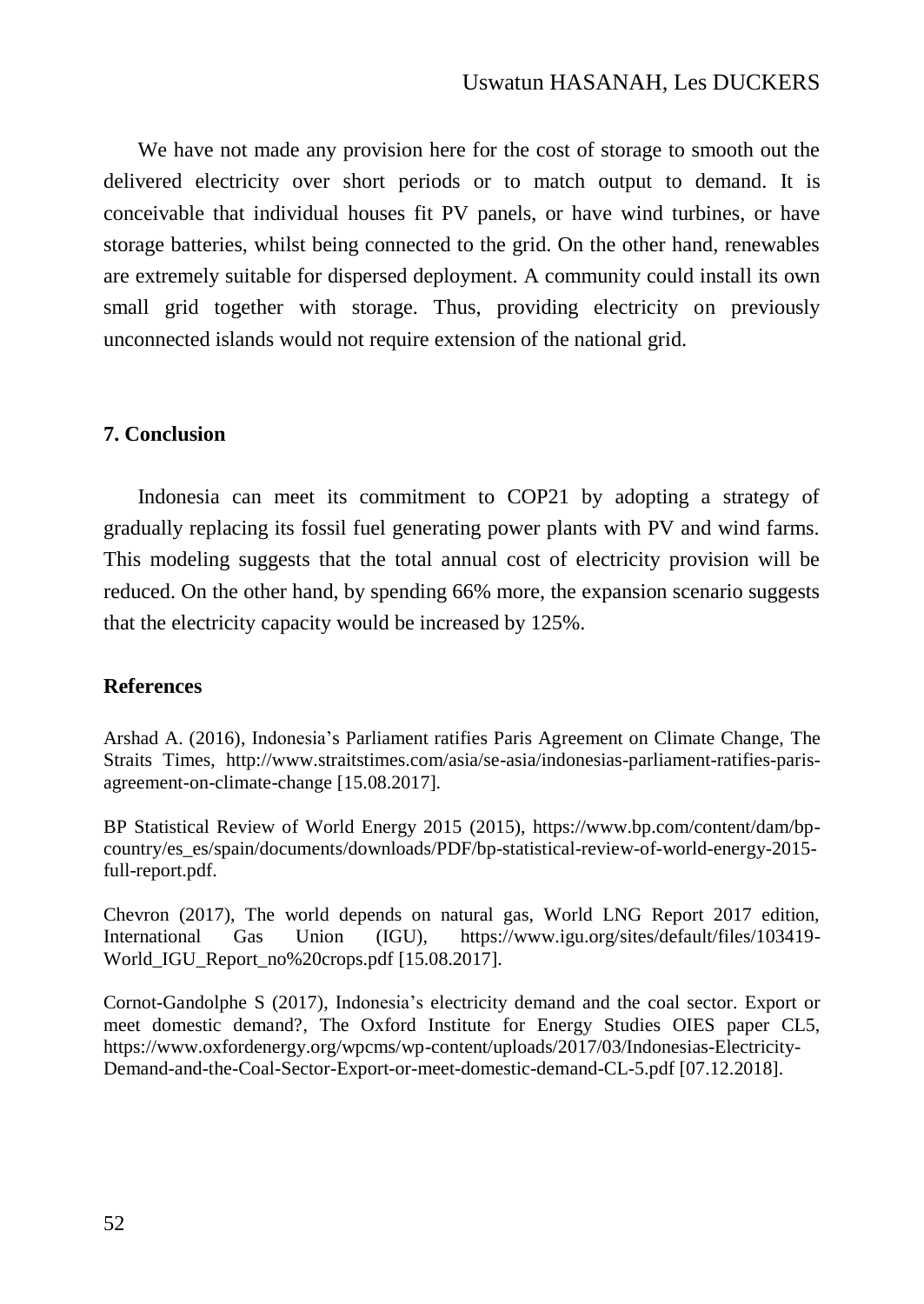#### AN OUTLINE ECONOMIC STRATEGY FOR INDONESIA TO SUSTAINABLY MEET ...

Fraunhofer Institute (2016), Photovoltaics Report 2016, Fraunhofer Institute for Solar Energy Systems, ISE with support of PSE AG Freiburg, www.ise.fraunhofer.de [01.03.2018].

Green B.C., Barrow D.M. (2017), Financing energy storage projects. Assessing risks – part one, [http://www.renewableenergyworld.com/articles/2017/07/financing-energy-storage](http://www.renewableenergyworld.com/articles/2017/07/financing-energy-storage-projects-assessing-risks-part-one.html)[projects-assessing-risks-part-one.html](http://www.renewableenergyworld.com/articles/2017/07/financing-energy-storage-projects-assessing-risks-part-one.html) [21.09.2018].

Index Mundi (2017), Oil rents (% of GDP) – Asia, <https://www.indexmundi.com/facts/indicators/NY.GDP.PETR.RT.ZS/map/asia> [15.08.2017].

Indonesia Investments (2017a), How many islands does Indonesia have? Government to count, [https://www.indonesia-investments.com/news/todays-headlines/how-many-islands](https://www.indonesia-investments.com/news/todays-headlines/how-many-islands-does-indonesia-have-government-to-count/item7898)[does-indonesia-have-government-to-count/item7898?](https://www.indonesia-investments.com/news/todays-headlines/how-many-islands-does-indonesia-have-government-to-count/item7898) [15.08.2017].

Indonesia Investments (2017b), Coal, [https://www.indonesia](https://www.indonesia-investments.com/business/commodities/coal/item236)[investments.com/business/commodities/coal/item236?](https://www.indonesia-investments.com/business/commodities/coal/item236) [15.08.2017].

Indonesia Population (2017), Worldometers. Population, <http://www.worldometers.info/world-population/indonesia-population/> [15.08.2017].

Jaquith C. (2016), Levelized cost of energy analysis 10.0, <https://www.lazard.com/perspective/levelized-cost-of-energy-analysis-100/> [15.08.2017].

Jensen F., Asmarini W. (2016), Net oil importer Indonesia leaves producer club OPEC, again, https://www.reuters.com/article/us-opec-meeting-indonesia/net-oil-importerindonesia-leaves-producer-club-opec-again-idUSKBN13Q3M7 [15.08.2017].

Lazard (2016) Levelised cost of energy 10th report, <https://www.lazard.com/perspective/levelized-cost-of-energy-analysis-100/> [07.12.2018].

OPEC (2015), Welcome back, Indonesia! OPEC bulletin commentary, [http://www.opec.org/opec\\_web/en/press\\_room/3403.htm](http://www.opec.org/opec_web/en/press_room/3403.htm) [15.08.2018].

Singgih V.P. (2017), Indonesia projected to become net LNG importer by 2022, The Jakarta Post, [http://www.thejakartapost.com/news/2017/05/29/indonesia-projected-to-become-net](http://www.thejakartapost.com/news/2017/05/29/indonesia-projected-to-become-net-long-importer-by-2022.html)[long-importer-by-2022.html](http://www.thejakartapost.com/news/2017/05/29/indonesia-projected-to-become-net-long-importer-by-2022.html) [15.08.2017].

Van Noordwijk M. et al. (2014), Reducing emissions from land use in Indonesia. Motivation, policy instruments, and expected funding streams, "Mitigation and Adoption Strategies for Global Change", vol. 19 no. 6, pp. 677-692.

WEO (2013), Special report. Southeast Asia energy outlook, International Energy Agency (IEA), <https://webstore.iea.org/weo-2013-special-report-southeast-asia-energy-outlook> [07.12.2018].